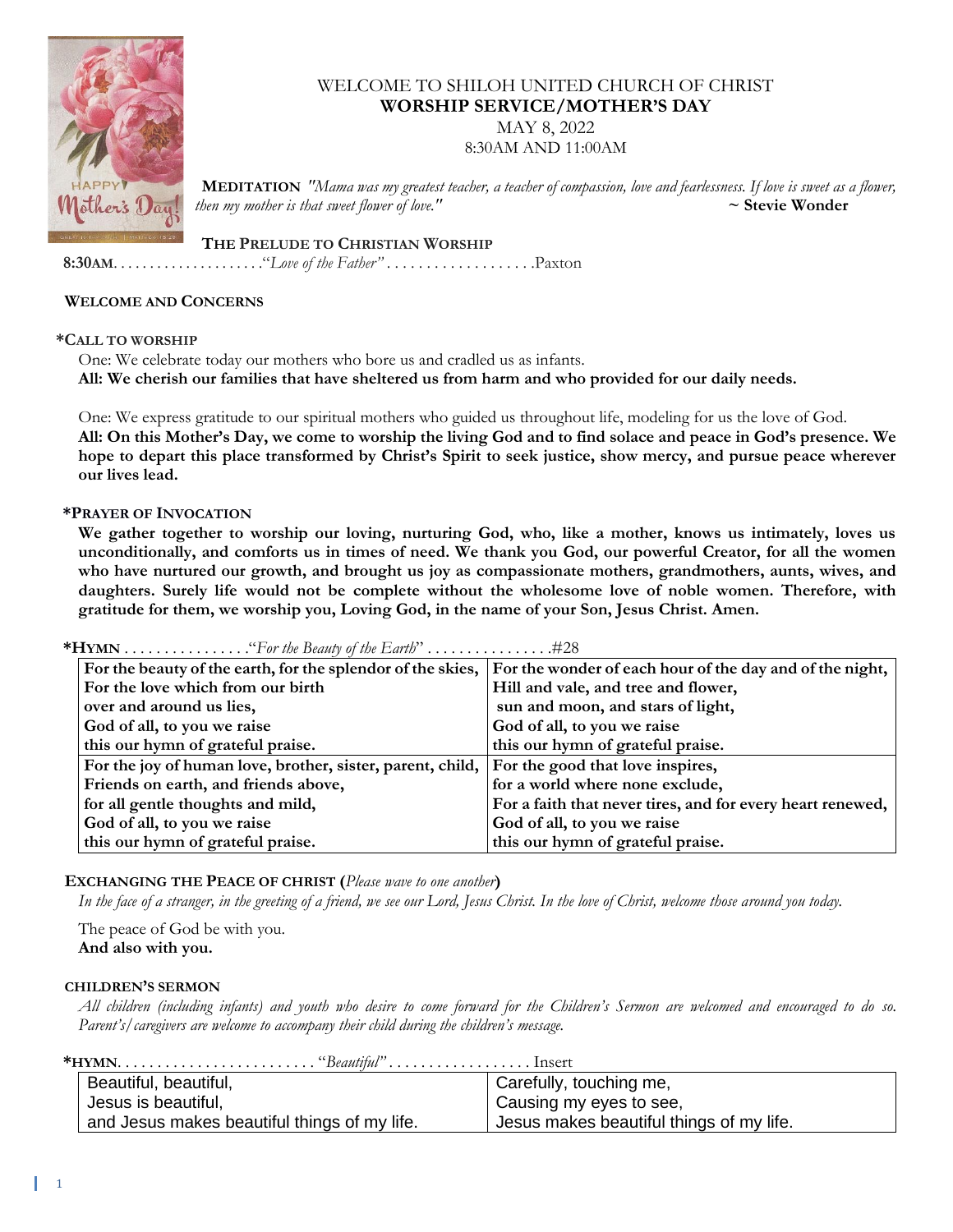### **WITNESS TO OUR SACRED STORY**

First Reading: Psalm 128 Second Reading: Isaiah 49: 8-15

#### **CHANCEL CHOIR**

 **8:30AM & 11:00AM**. . . . . ."*Sanctuary with God's Holy Temple*". . . . . . . .Arr. Larson

Third Reading: 1 Corinthians 13:4-7

**SERMON** "*Gentle Love*"

#### \***HYMN** . . . . . . . . . . . . . . . . "*All Things Bright and Beautiful" . . . . . . . . . . . .* . . . #31

| Chorus:                         |                               | Each little flower that opens |                              | The purpled mountains      |
|---------------------------------|-------------------------------|-------------------------------|------------------------------|----------------------------|
| All things bright and beautiful |                               | Each little bird that sings   |                              | The rivers running by      |
| All creatures great and small   |                               | God made their glowing colors |                              | The sunset and the morning |
| All things wise and wonderful   |                               | And made their tiny wings     |                              | That brightens up the sky  |
| our dear God made them all.     |                               |                               |                              |                            |
|                                 | The cold wind in the winter   |                               | He gave us eyes to see them  |                            |
|                                 | The pleasant summer sun       |                               | And lips that we might tell  |                            |
|                                 | The ripe fruits in the garden |                               | How great is the Almighty    |                            |
|                                 | God made them every one       |                               | Who has made all things well |                            |

### **PASTORAL PRAYER**

#### **SILENT PRAYER**

### **THE LORD'S PRAYER**

**Our Father, who art in heaven, hallowed be thy name. Thy kingdom come. Thy will be done, on earth as it is in heaven. Give us this day our daily bread. And forgive us our sins, as we forgive those who sin against us. And lead us not into temptation, but deliver us from evil. For thine is the kingdom, and the power, and the glory forever. Amen.**

### **PRESENTING OUR TITHES AND OFFERINGS BEFORE GOD**

### **INVITATION TO THE OFFERING**

The God who loves us and gives us all that we need for our spiritual growth invites us to sacrifice for one another. Let us share our time, talents, and treasures generously so that God's Kingdom may spread everywhere on earth.

# **\*OFFERTORY RESPONSE** "Doxology" . . . . . . . . . . . . . . . . . . . . . . . . . . . .# 778

**Praise God from whom all blessings flow; Praise God, all creatures here below; Praise God for all that love has done; Creator, Christ, and Spirit, One.**

### **\*PRAYER OF DEDICATION**

**We offer ourselves for the healing of the world, and for the transformation of lives. Use us and our gifts to bring wholeness, hope, and joy into this community. In Jesus' name we pray. Amen.**

| 1 Love divine, all loves excelling, | 2 Breathe, O breathe your loving 13 Come, Almighty, to deliver, |                                     | 4 Finish, then, your new creation; |
|-------------------------------------|-----------------------------------------------------------------|-------------------------------------|------------------------------------|
| joy of heaven on earth be found,    | Spirit                                                          | let us all your life receive.       | pure and spotless may we prove     |
| fix in us a humble dwelling,        | into every troubled breast.                                     | Suddenly return, and never,         | Let us see your great salvation    |
| all your faithful mercies crown.    | Let us all in you inherit,                                      | Nevermore your temples leave.       | perfectly restored in you.         |
| Jesus you are all compassion,       | let us find your promised rest.                                 | You we would be always blessing,    | Changed from glory into glory,     |
| pure, unbounded love impart.        | Take away our love of sinning;                                  | love you as your angels love,       | till in heaven we take our place,  |
| Visit us with your salvation;       | Alpha and Omega be.                                             | Pray and praise for your unfailing, | Crowned as saints we ever shall be |
| enter every trembling heart.        | End of faith, as its beginning,                                 | Wounded arms outstretched above.    | Lost in wonder, love and praise.   |
|                                     | set our hearts at liberty.                                      |                                     |                                    |

**\*CLOSING HYMN**. . . . . . . . . . .**"***Love Divine, All Loves Excelling*. . . . . . . . . . .#43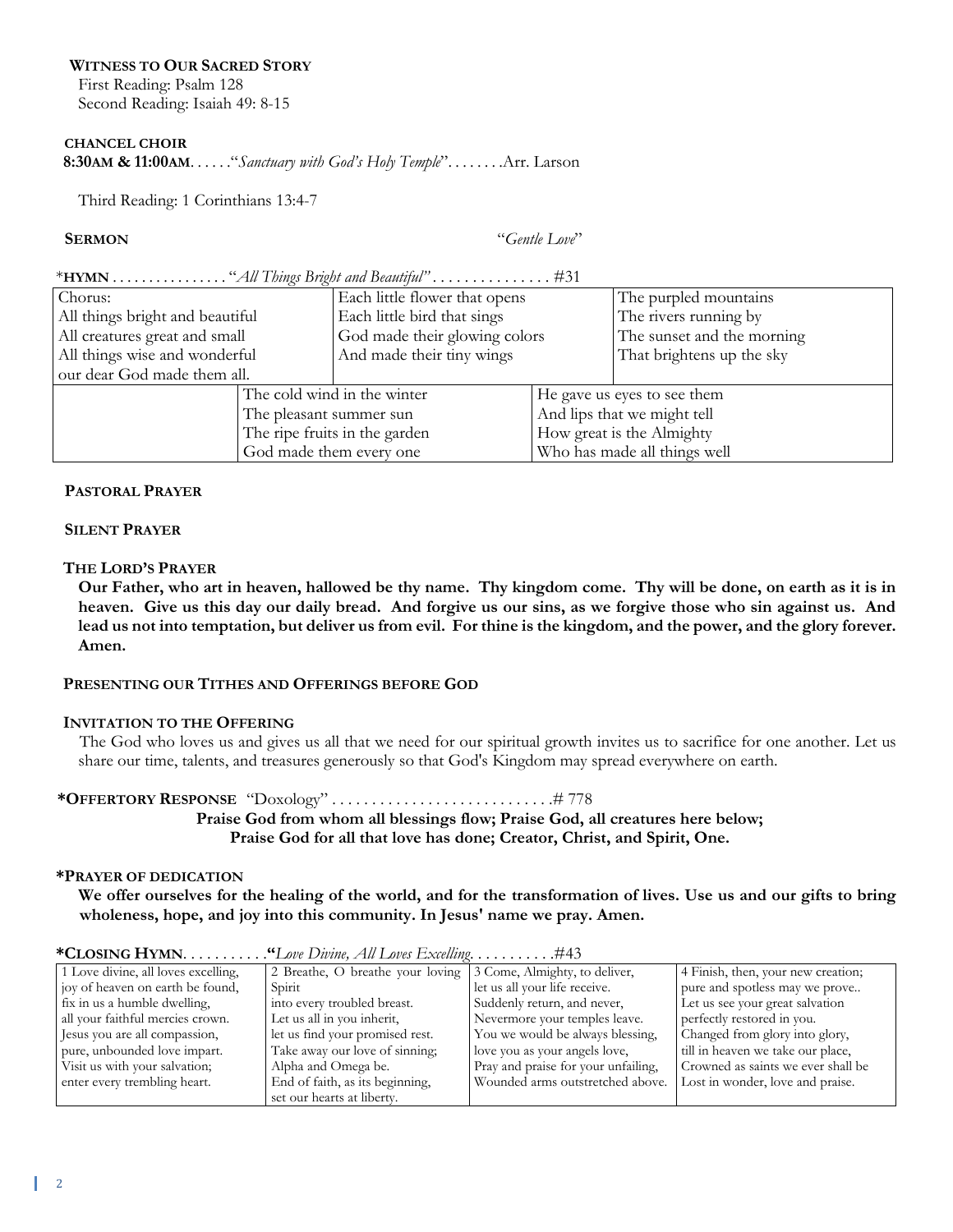# **BENEDICTION**

May the God who fills us with the Spirit, strengthen us for the Christian life. May the God who provides for all our needs, sustain us day by day. May the God whose steadfast love is constant, as a mother's care, send us out into the world to live and work for the benefit of others. **Amen.**

# **POSTLUDE**

 **8:30AM**. . . . . . . . . ."*Happy Are They Who Walk With the Lord*". . . . . . . Gawthrop

# **WE ARE DELIGHTED THAT YOU JOINED US FOR WORSHIP TODAY!**



Please contact the office if you're interested in **sponsoring bulletins**. The cost is \$20 and may be placed in your regular offering envelope. Please call the church office **2 weeks prior** your desired date to have your "Special" wording placed in the bulletin.

- ➢ **THE ALTAR FLOWERS** are presented to the glory of God and in loving memory of our parents, Lloyd and Grace Bosserman and Clair and Mary Heilman by Jeanette, Bob, Drew and Janelle Heilman.
- ➢ **LITURGIST**: **8:30AM**: Reen Bentzel, **11:00AM**: Jane Harrison
- ➢ **ACOLYTE**: Keith Krout
- ➢ **USHERS**: **8:30AM:** Ken & Patti Goodyear, **11:00AM:** Volunteer
- ➢ **GREETERS**: **8:30AM:** John & Mary Reiber, **11:00AM:** Bob Myers
- ➢ **NURSERY DUTY**: **8:30AM:** Jeanie Bentzel, **11:00AM** Volunteer
- ➢ **MUSIC: Sandy Bamberger, Joan Hamme & Chancel Choir**
- ➢ **VIDEO TEAM**: Lew Wallace, Sallie Hagerman, Dani Bentzel, Reen Bentzel, Matt Hildebrecht, Jaron Flickinger

# **WE WOULD LIKE TO THANK ALL OF THE VOLUNTEERS AND MUSICIANS FOR PROVIDING THE WORSHIP MUSIC THIS SUNDAY!**

### **PRAYERS FOR THE WEEK:**

### **Morning Prayer (**Jennifer White)

Lord, my heart is broken, but You are near. My spirit is crushed, but You are my rescuer. Your Word is my hope. It revives me and comforts me in, especially now. My soul faints, but you are the breath of life within me. You are my help, the One who sustains me. I am weak, but You are strong. You bless those who mourn, and I trust You to bless me and my family with all that we need. You will rescue me from this dark cloud of despair because You delight in me. In Jesus' Name I pray. Amen.

# **Evening Prayer** (Mary Southerland)

Loving God, I am tempted to worry about so many things. Our world is such a mess! Forgive me for focusing on anything or anyone but You. Thank You for the Bible that equips and empowers me to live faithfully each day. Right now, I declare that You are my Hope and future. Please help me remember that You really are in control. Give me peace for the night and strength for the day. In Jesus' Name. Amen.

# **PRAYERS FOR OUR COMMUNITY OF FAITH**

Bev Arnold, Chuck and Sandy Baboian, Julene Bechtel, Jim Sr. and Rosemary Bentzel, Rosabel Bentzel, Uble & Nan Frost, Mark Garber, Linda Glass, Beverly Hoak, Bev Kirk, Donna Krone, Dottie Limbert, Catherine Lochman, Marguerite Lochman, Arlene Myers, Joanne Overmiller, Randy Reisinger, Cindy Repman, Charlotte Rohrbaugh, Cedric Simpson, Sue Trimble, Stewart Wagner, Elva Winter

# **THOSE WHO GRIEVE FOR THEIR LOVED ONES**

The Myers Family, The Keith Family, The Anstein Family, The Wagner Family, The Heath Family, The Hoak/McGinnis Family, The Reiber Family, The Goodling Family, The Bupp Family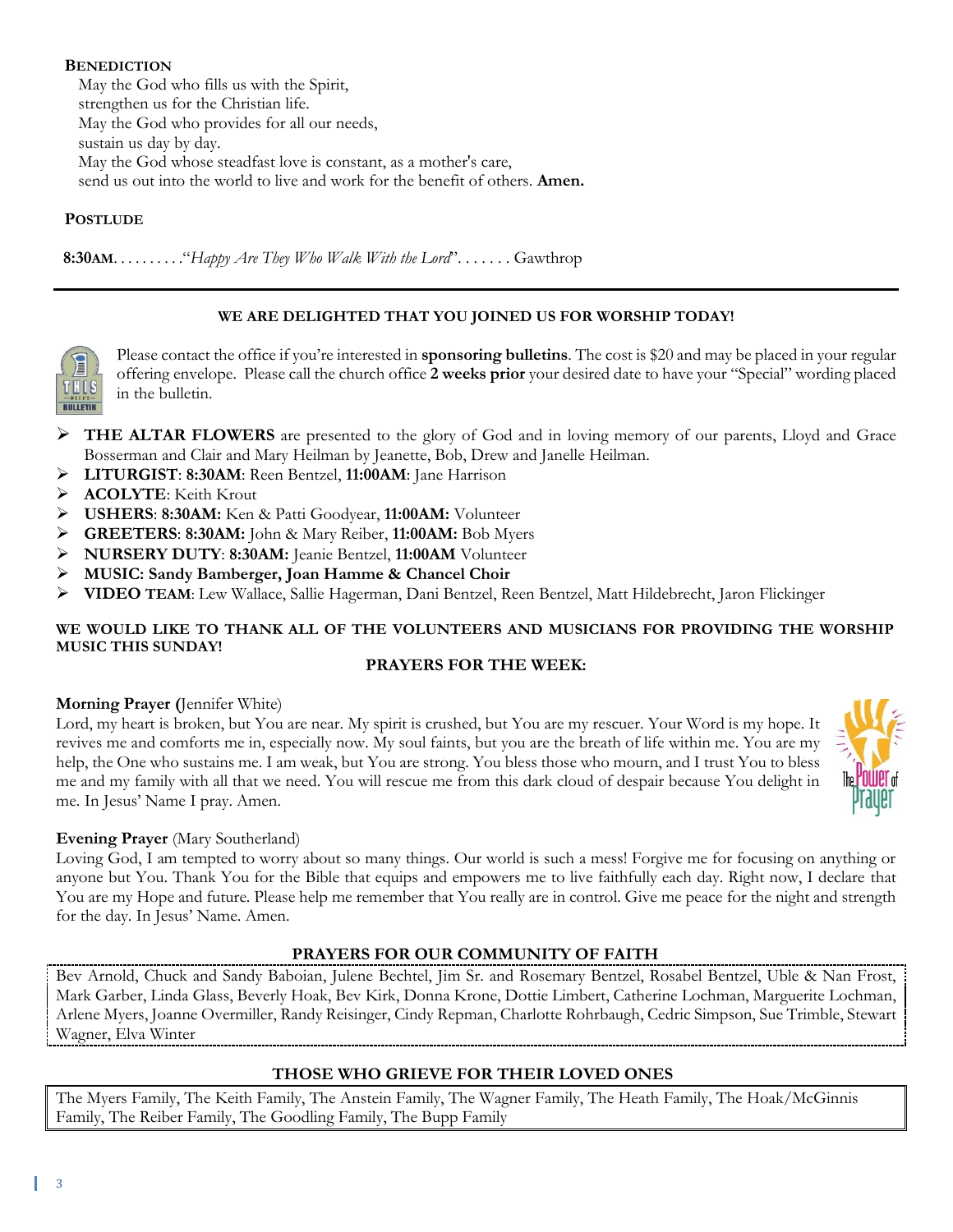

It's time to worship outdoors! Everyone is invited to attend our **church picnic**! We can relax and enjoy nature as we worship. **A sign-up sheet** will be in the **Welcome Center and the Gallery on May 1 through May 14. Please bring: Place settings, beverage, chairs.** We hope you will plan to attend!

> **When:** Sunday, May 22 **Where:** Sunset Lane Park/Pavilion 2458 Sunset Lane, York PA 17408 **Time:** Worship at 10:00 AM Pot-Luck Lunch: 11:30 AM (burgers and hotdogs will be provided)

**The Women's Guild** will be collecting baby items for **Wellspan Mother/Child Clinic** until **Mother's Day May 8**. The following baby items are needed:



Newborn diapers, unscented wipes, formula (powder), heavy menstrual pads, breast pads, breast cream, baby clothes (newborn to 3 months), blankets (they love the fleece ones), or lighter ones for summer. Please, all items should be new except clothes and blankets. **There will be a bin marked "Women's Guild" in the gallery for donations.**



 $N$  omen's Circles Shiloh UCC will be donating this year's special **Mothers' Day Offering to New Life for Girls.** New Life for Girls is a non-profit rehab located in Dover, PA. New Life for Girls provides a comprehensive residential program for those women who are struggling with life-controlling problems such as drug and alcohol addiction, eating disorders, and sexual abuse issues. Their mission is not only to liberate women from the bondage of addiction and other life-controlling issues, but to restore self-worth and train them

to successfully re-enter society, ready to give back as the strong and capable women that they truly are by providing a safe and loving environment. Contributions for New Life for Girls may be made by using the special Mothers' Day Offering envelope, using the "other" line on the offering envelopes by writing in Mothers' Day Offering, or using a regular envelope with Mothers' Day Offering written on the front.

# **LOVE Offering dedicated to the Scholarship Fund for ELC Students**

Our Shiloh UCC Early Learning Center Preschool is in the fundraising process to raise money for their scholarships for the 2022-2023 school year. Instead of selling items, this year they have decided to simply accept any donations for this cause. Each year Allison Hartnett finds that there are families that become financially distressed, for a variety of reasons, and it becomes difficult, if not impossible, to afford to send their child to this wonderful preschool. Scholarship money, which helps to pay the tuition to attend, is then awarded to such families on a case by case basis. Almost \$4,000 in scholarship monies was awarded to students during this 2021-2022 school year.



Any church member who would like to donate to this worthy scholarship fundraiser cause can either use the LOVE Offering Envelopes that are found in the pews or members can use the "Other" line on their weekly giving envelopes, simply writing in the word " ELC Scholarship". This fundraiser will run through the months of May through August.

Thank you for considering this and for helping the children who need to be at preschool the most. Their learning foundations that the ELC can provide are stepping stones to our own future!

**Engaging Women** will be meeting on **Tuesday, May 10, at 6:30 p.m. in the Parlor.**

*"No matter who you are, or where you are on life's journey, you are welcome here at Shiloh UCC, where God is still speaking"*

| <b>THIS WEEK</b> |           |                           |             | 9:30      | Bible Study (202)         |
|------------------|-----------|---------------------------|-------------|-----------|---------------------------|
| <b>SUN</b>       | 8:30 & 11 | Worship/Mother's Day      |             | 5:30      | <b>TOPS</b> (100)         |
|                  | 9:45      | Sunday School             | <b>THUR</b> | 8:00      | ELC Spring Programs (100) |
|                  | 6:00      | Confirmation              |             | 6:30      | NA Group                  |
| <b>MON</b>       | 7:00      | Consistory (100)          |             | 6:30      | Choirs                    |
| <b>TUES</b>      | 6:30      | Cub Scouts (100)          | FRI         | 8:00      | ELC Spring Programs (100) |
|                  | 6:30      | Engaging Women (Parlor)   | <b>SUN</b>  | 8:30 & 11 | Anniversary/New Member    |
|                  | 8:00      | ELC Spring Programs (100) |             | 12:00     | Private Event (100)       |
| WED              | 8:00      | ELC Spring Programs (100) |             |           |                           |